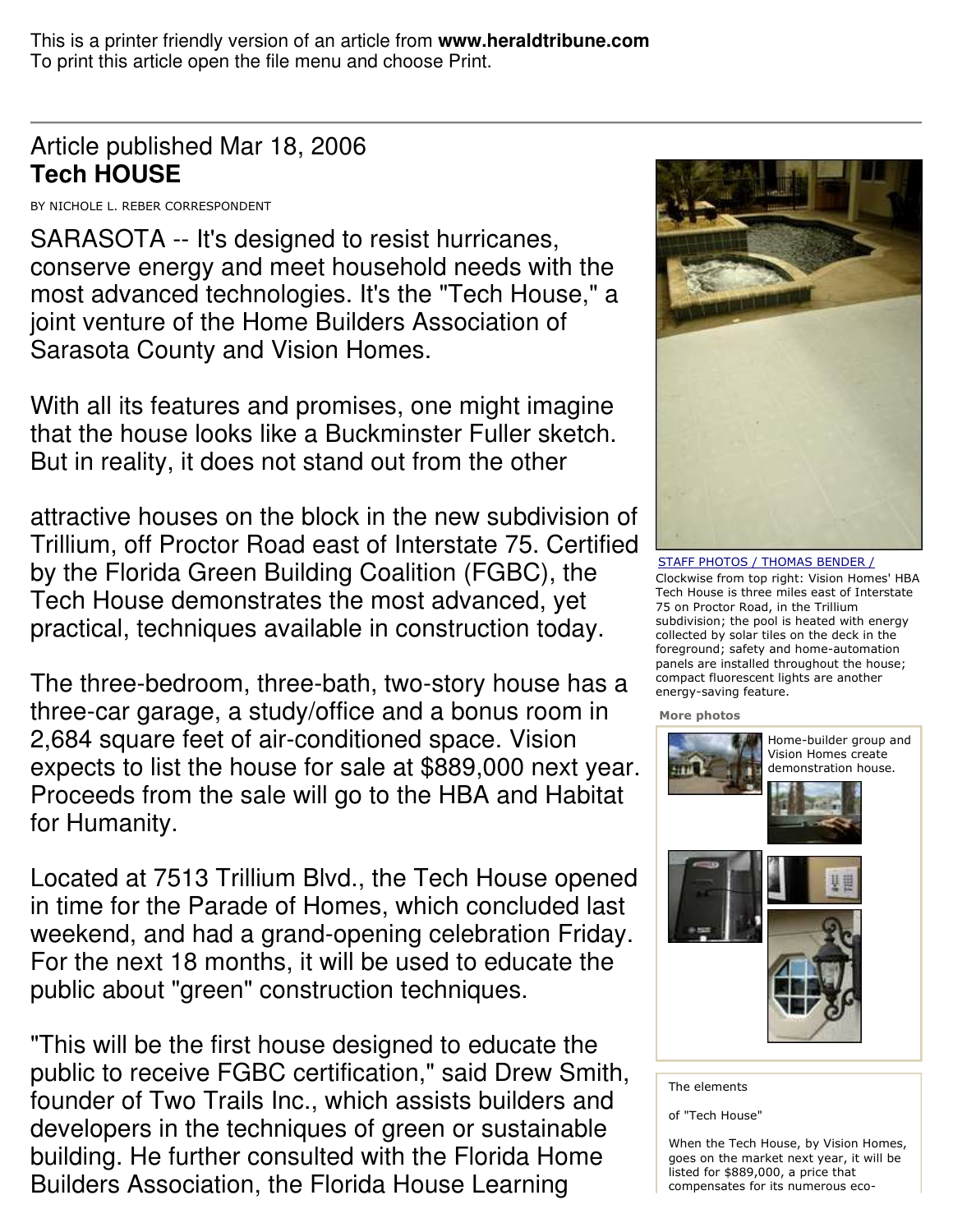Center and the FGBC, which Smith helped found in the 1990s.

"There will be reference-material space in the house, so we can educate other builders and the public that the house doesn't have to look any different from any other," Smith said, "and that it doesn't have to cost any more to be green."

## What's inside?

Vision used the increasingly popular bamboo flooring and low-VOC (volatile organic compound) paints, but the builder also implemented green, weather-proofing techniques in more innovative ways.

Green practices include the use of recycled and fireresistant building materials where possible, and using a fiber-mesh concrete slab designed to prevent foundation cracks. The pest-control apparatus was installed in tubes within the slab and walls of the house. That way, when a pest-control technician comes for his periodic inspection, his chemicals won't permeate the interior of the house.

Smart technology is also an important aspect of this showcase home. Bundled wiring connects every room with Internet access, music and cable television, said Steve Wilkins, purchasing manager for Vision Homes. The system is accessible from remote locations, so the sensitive, technological and hurricaneresistant features. So what does a homeowner get for that? For hurricaneresistance, Vision Homes installed:

Impact-resistant, low-e (energy-efficient) windows.

A safe room made of solid concrete.

A generator that can power the airconditioning system and refrigerator for five days.

A water-purification system that can run by water pressure for five days in a power outage.

Several measures were implemented to promote energy efficiency and conserve natural resources:

Solar tiles, installed on the floor of the pool deck, that heat the pool water.

I Cynene insulation that creates a thermal envelope around the home.

An air-conditioning system that has a SEER (seasonal energy efficiency rating) of almost 20, nearly twice that required by code.

Plumbling pipes that are insulated below the slab and sealed around the base at ground level.

Energy-saving fluorescent lighting.

Energy Star appliances that conserve energy.

Landscaping with native plants that requires minimal irrigation.

A recirculating water system that quickly provides hot water at the tap, eliminating the waste of unheated water.

The Tech House is open to the public from 10 a.m. to 5 p.m. Mondays through Saturdays, and noon to 5 p.m. Sundays.

-- Nichole L. Reber

homeowner can access the A/C, lighting, irrigation and other needs, even while on vacation.

"If there's a home theater in the house, one touch of a button will draw the shade, turn off the lights and start the movie for you. Or, you can play music in different areas of the house; you can have steel-drum music on the lanai and holiday music in the kitchen, and the kids can have different music in their rooms," Wilkins said. Access points are placed at the front entry and in various rooms.

The house features a biometric fingerprint entry and a light-motion sensor. The biometric fingerprint entry is one of the most advanced security applications